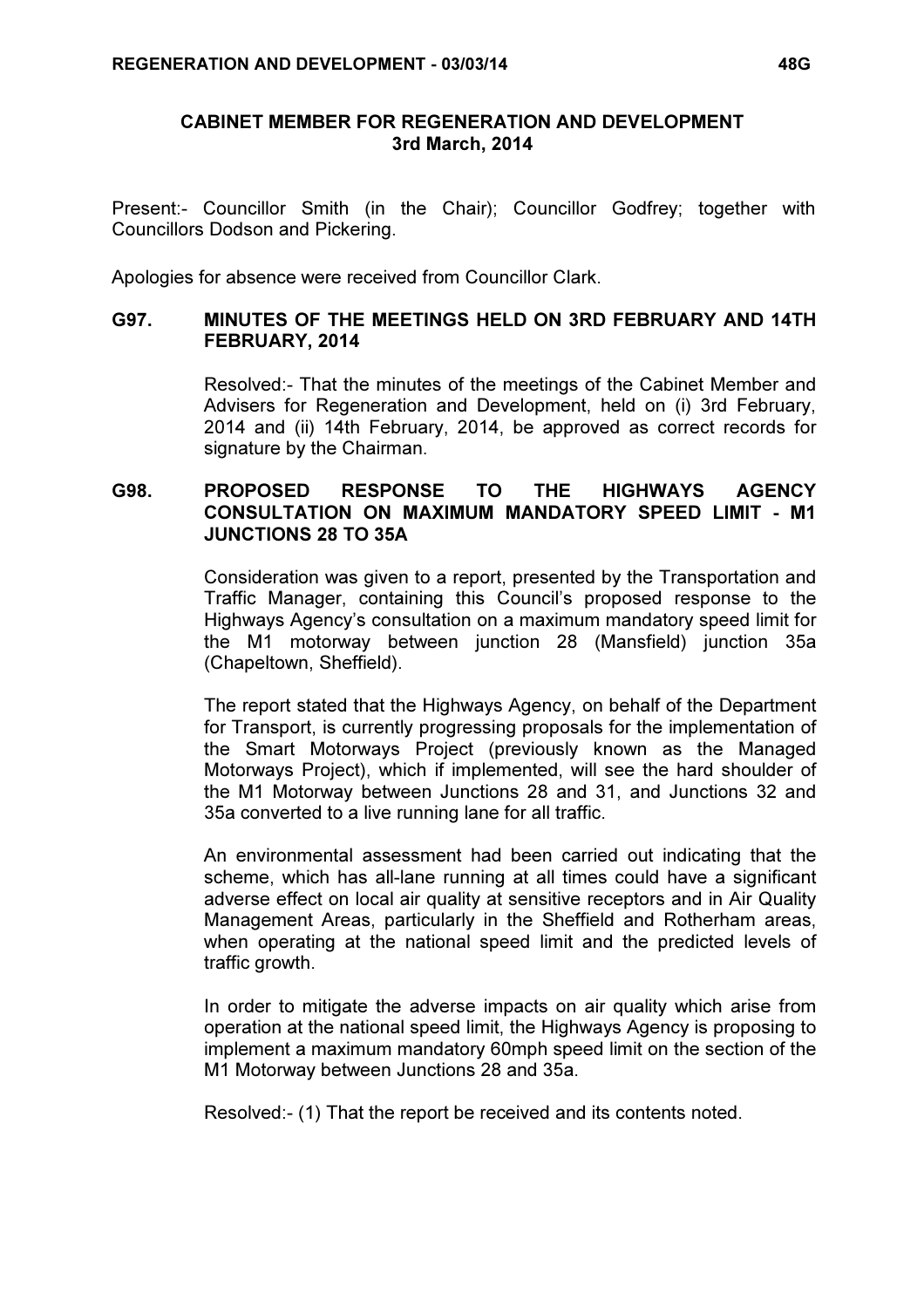(2) That this Council's response to the Highways Agency's consultation on a maximum mandatory speed limit for the M1 motorway between junction 28 (Mansfield) junction 35a (Chapeltown), as now submitted, be approved.

(After the meeting, His Worship The Mayor agreed to exempt this decision from the call-in process, because of the nearness of the deadline for submission of responses to this consultation)

# G99. TEMPLEBOROUGH TO KIMBERWORTH CYCLE ROUTE

 Further to Minute No. G79 of the meeting of the Cabinet Member and Advisers for Regeneration and Development held on 7th January, 2013, consideration was given to a report, presented by the Transportation and Traffic Manager, concerning the proposed construction of a new off-road cycle path between Centurion Street and the Rotherham to Sheffield canal towpath, to allow a new, direct cycle route to be signed between Templeborough and Kimberworth.

The report stated that the scheme involves the introduction of a three metres wide, bound, waterproof surface constructed of tarmacadam or similar material between Centurion Street in Templeborough and the canal towpath. This section of the route is in a poor condition with no hard surface and is almost impassable during wetter months. Part of this route falls within Sheffield and the proposals have been agreed with landowners. The improvements would allow a longer cycle route to be signed from Sheffield Road in Templeborough, along Bessemer Way and Centurion Street to the canal towpath and along Steel Street and Psalters Lane towards Kimberworth. The route was outlined on the submitted drawing number 126/17/TT274. The scheme will provide a new crosstown cycle route to the south east of the Rotherham town centre, improving sustainable access between the residential areas of Kimberworth/Holmes and employment in Templeborough. The route will also provide direct access to the canal towpath and employment in the Lower Don Valley. The works are estimated to cost £50,000 and will be funded from the Local Sustainable Transport Fund.

Resolved:- (1) That the report be received and its contents noted.

(2) That detailed design work and construction be undertaken to provide a new cycle path from Centurion Street, Templeborough to the Rotherham to Sheffield canal towpath, as shown on drawing number 126/17/TT274 submitted, incorporating a three metres wide, waterproof surface constructed of tarmacadam or similar material.

(3) That appropriate cycle signage be provided for a new cycle route between Templeborough and Kimberworth, as described in the report now submitted.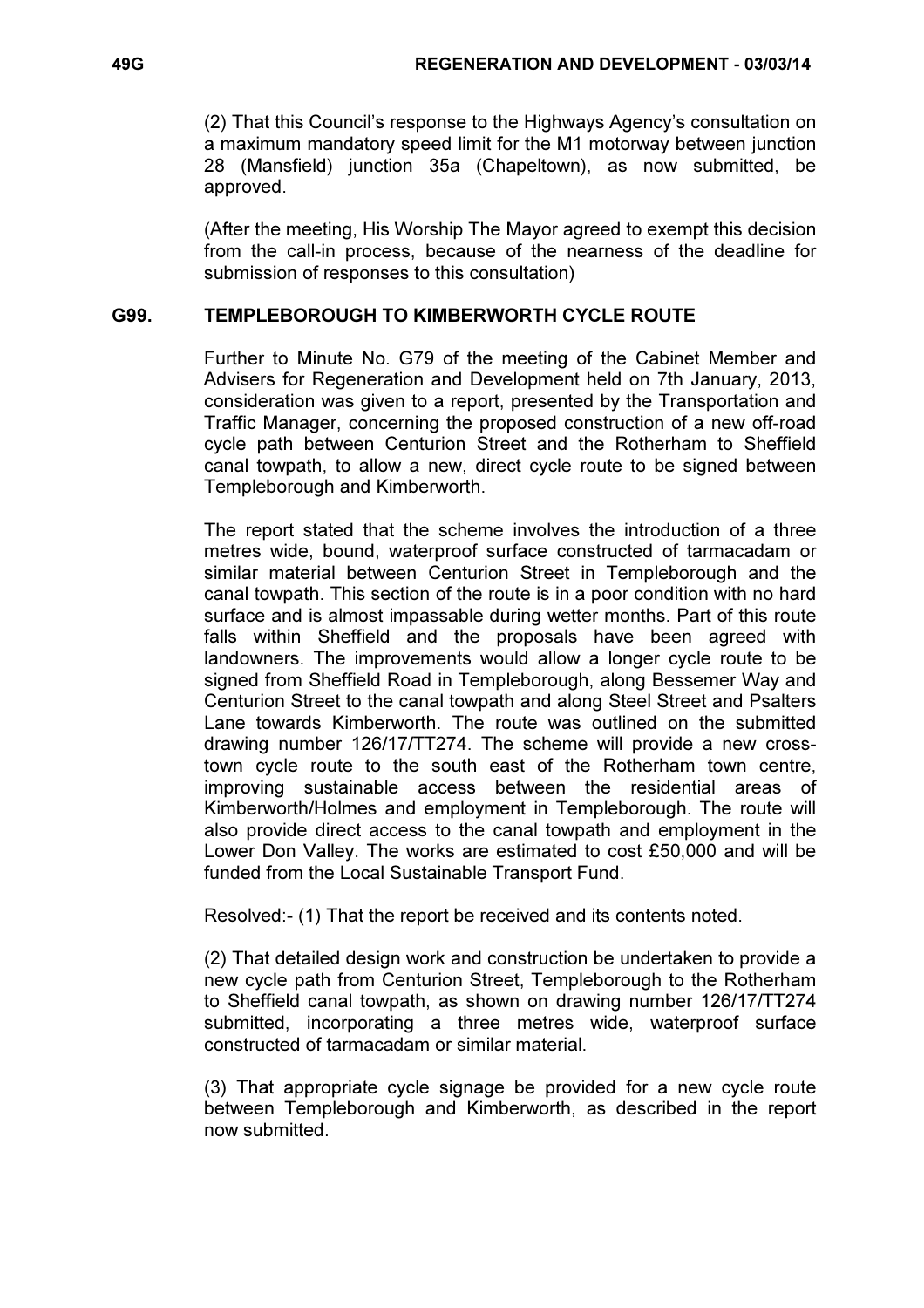## G100. AMENDING FEES AND CHARGES FOR THE PROVISION OF HIGHWAY SERVICES

 Further to Minute No. G119 of the meeting of the Cabinet Member and Advisers for Regeneration and Development held on 5<sup>th</sup> April, 2013, consideration was given to a report, presented by the Principal Engineer, Streetpride, containing proposed amendments to the current fees and charges made for a range of highway services provided by the Council. The fees and charges were for the provision of a licence and a temporary traffic regulation order to allow for the:-

(i) placement of a builder's skip and container on the highway;

(ii) installation and maintenance of apparatus and the making of an excavation in the highway;

(iii) construction of permanent and temporary vehicle access crossings in the highway;

(iv) installation of scaffolding and hoarding in the highway; and

(v) the regulation of traffic during planned and unplanned (emergency) activities on or near the highway.

Members were informed that properly licensed highway services help fulfil the aims of the Local Transport Plan (LTP3) and the Traffic Management Act 2004, in terms of helping to keep the highway safe and reducing disruption. A review has been carried out to benchmark the appropriate cost of providing highway and street works licences and the cost of arranging a temporary traffic regulation order, against eleven other local authorities including the three other South Yorkshire district councils.

Resolved:- (1) That the report be received and its contents noted.

(2) That, with effect from 1st April, 2014:-

(a) the fee for a licence to enable skip companies to place a skip on the highway for two weeks shall be increased from £17.50 to £20.00;

(b) the current charge of £450.00 for processing and implementing a Street Works License under Section 50 of The New Roads and Street Works Act 1991 shall be increased to £500.00;

(c) the fee for a highways licence for a trial hole shall be increased from £300.00 to £400.00;

(d) the fee for a licence to construct a permanent vehicle access crossing at a residential premise, which involves dropping kerbs, shall be increased from £50.00 to £60.00;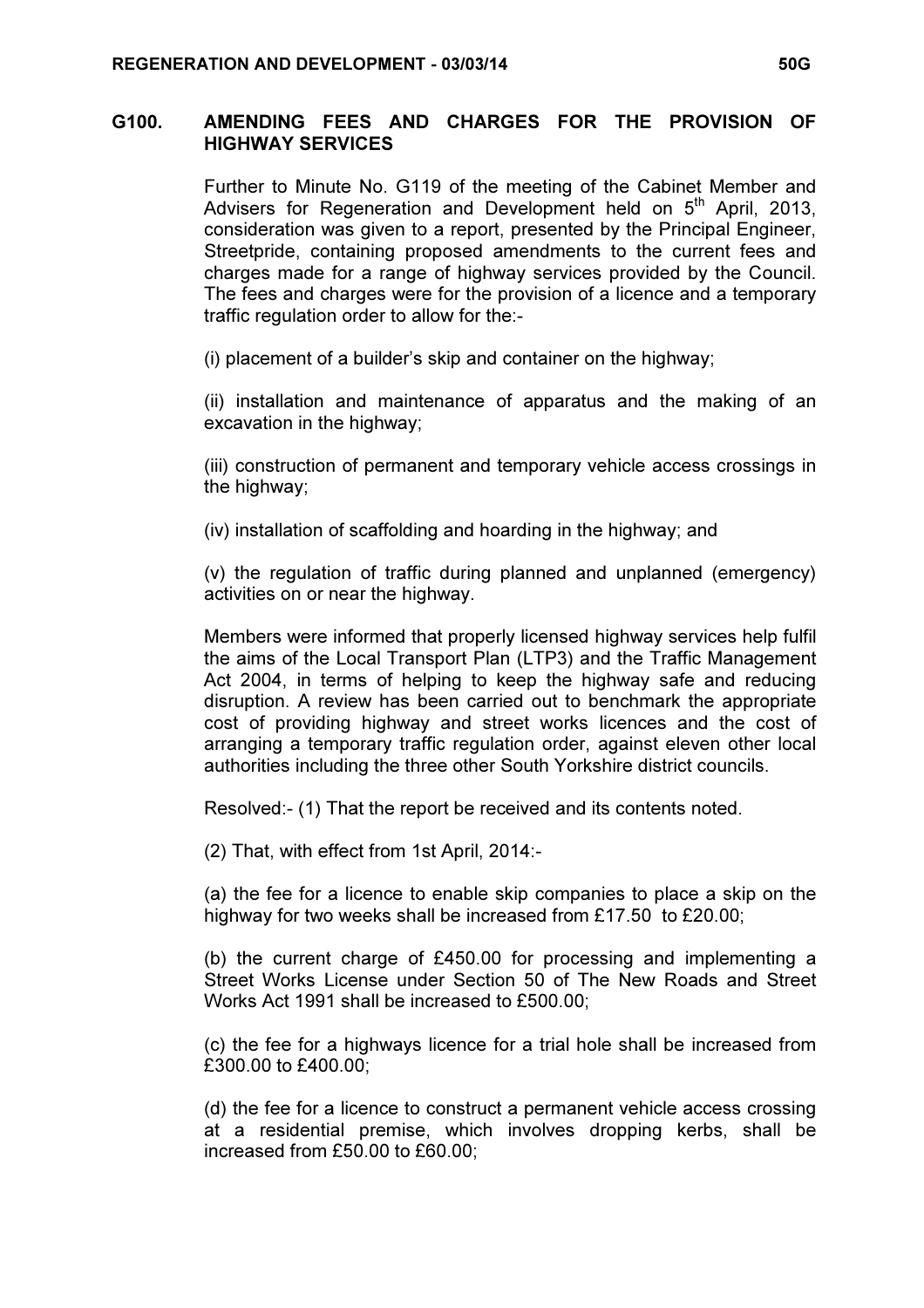(e) the fee for a temporary vehicle access crossing at a development site, for construction vehicles, shall be increased from £100.00 to £120.00;

(f) the fee for permission to install scaffolding and hoarding in the highway shall be increased from £150.00 to £170.00 for two weeks, plus £50.00 per additional four weeks;

(g) the fee for a temporary traffic regulation order, for a planned activity, shall be increased from £800.00 to £900.00, which includes a fee for the required advertisements in the press; and

(h) the fee for an emergency temporary traffic regulation order shall be increased from £625.00 to £700.00.

## G101. ADOPTION OF SUPPLEMENTARY PLANNING GUIDANCE

 Further to Minute No. 70(a) of the meeting of the Planning Board held on 13th December, 2012, consideration was given to a report, presented by the Planning Manager stating that separate guidance documents have been prepared to assist in dealing with planning applications. The guidance documents are:-

: Householder Design Guide (for residential properties); and

: Development in the Green Belt.

It was noted that both of these documents have been referred to in officer reports for approximately twelve months and the intention is to adopt them formally as the Council's supplementary planning guidance. The documents will eventually form part of the Rotherham Local Development Plan.

Both documents were appended to the submitted report. Reference was made to the feedback received as part of public consultation process.

Resolved:- (1) That the report be received and its contents noted.

(2) That the two supplementary guidance documents: (i) Householder Design Guide (for residential properties); and (ii) Development in the Green Belt be adopted by the Council as Interim Planning Documents, to ultimately be adopted as Supplementary Planning Documents as part of the Local Plan.

#### G102. LAND REGISTRY, WIDER POWERS AND LOCAL LAND CHARGES

 Consideration was given to a report, presented by the Principal Planning Officer, concerning the consultation by the Land Registry, entitled "Land Registry, Wider Powers and Local Land Charges", affecting the Local Land Charges service.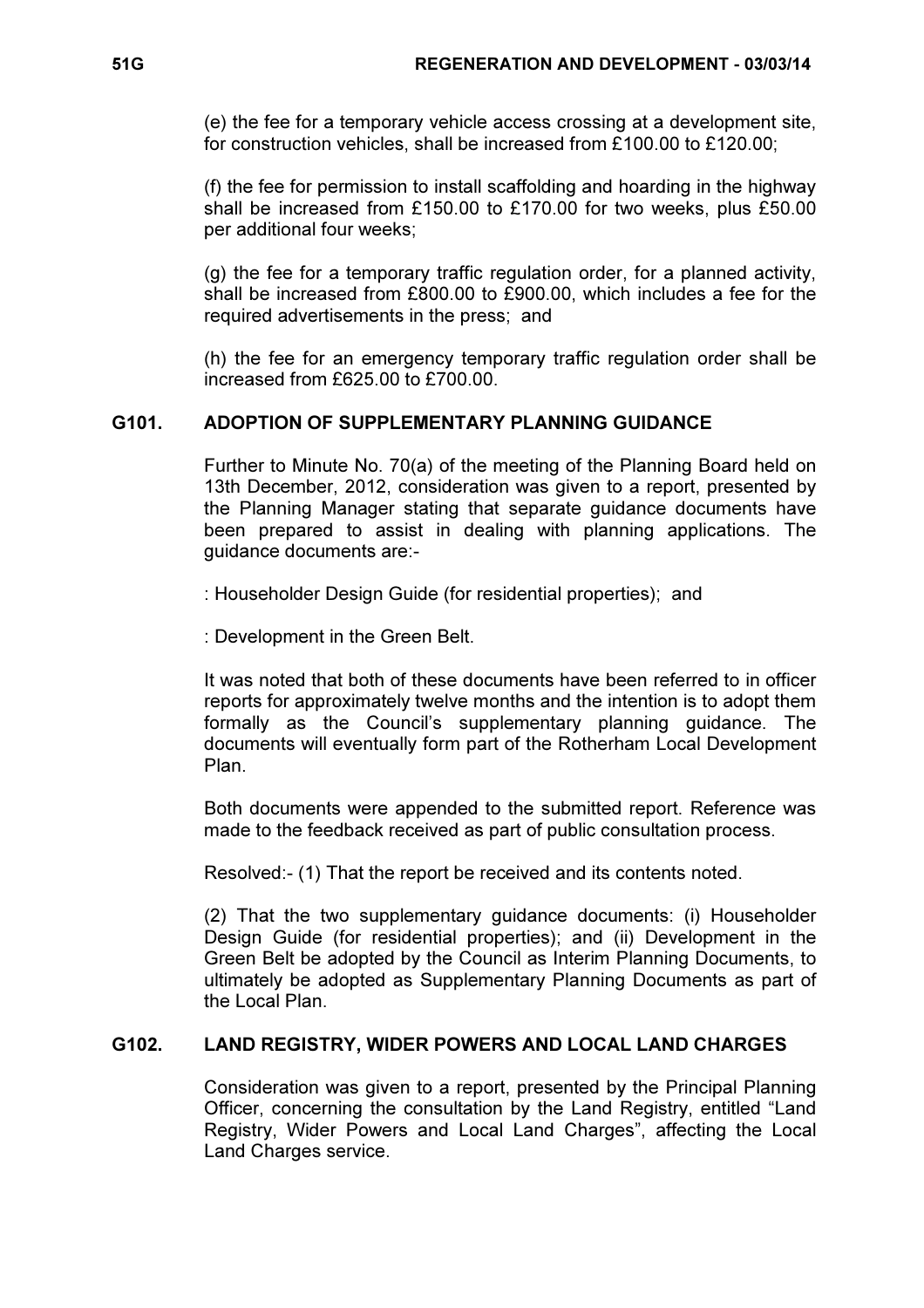The report stated that the Land Registry is proposing to take over the Local Land Charges Register and provide search information (a statutory duty of the local authority), whilst leaving local authorities with responsibility for completing enquiries of the local authority (via form CON29), effectively splitting the interdependent service currently provided by Local Land Charges. Such a proposal would reduce the income to local authorities from the operation of these services.

This Council's proposed response to the consultation was appended to the submitted report.

Resolved:- (1) That the report be received and its contents noted.

(2) That this Council's proposed response to the Land Registry consultation, as now submitted, be approved.

(After the meeting, His Worship The Mayor agreed to exempt this decision from the call-in process, because of the nearness of the deadline for submission of responses to this consultation)

## G103. ENVIRONMENT AND DEVELOPMENT SERVICES REVENUE BUDGET MONITORING REPORT TO 31ST JANUARY 2014

 Consideration was given to a report submitted by the Finance Manager concerning the budget monitoring of the Environment and Development Services Directorate Revenue Accounts for the period to 31st January, 2014, including the forecast out-turn of overspending of £449,000 to the end of the 2013/14 financial year. The submitted report included information on the variances reported by each Division of Service.

Resolved:- (1) That the report be received and its contents noted.

(2) That the latest financial projection against budget for the 2013/14 financial year, for the Environment and Development Services Directorate, based on actual income and expenditure to 31st January, 2014, be noted.

(3) That the report be referred to the Self-Regulation Select Commission for information.

# G104. EXCLUSION OF THE PRESS AND PUBLIC

 Resolved:- That, under Section 100A(4) of the Local Government Act 1972, the press and public be excluded from the meeting for the following items of business on the grounds that they involve the likely disclosure of exempt information as defined in Paragraph 3 of Part 1 of Schedule 12A to the Local Government Act 1972 as amended (information relating to the financial/business affairs of any person (including the Council)).